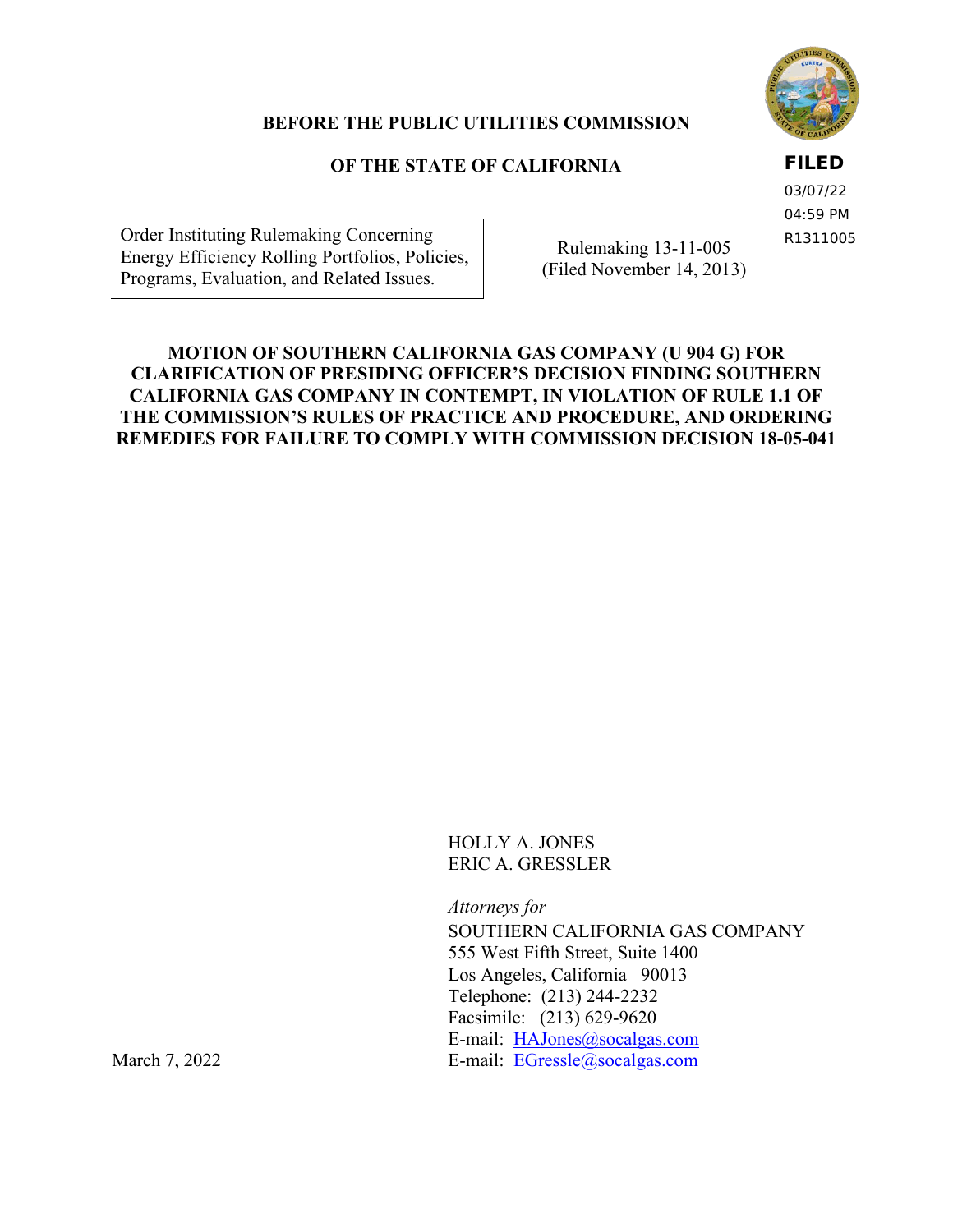# **BEFORE THE PUBLIC UTILITIES COMMISSION OF THE STATE OF CALIFORNIA**

Order Instituting Rulemaking Concerning Energy Efficiency Rolling Portfolios, Policies, Programs, Evaluation, and Related Issues.

Rulemaking 13-11-005 (Filed November 14, 2013)

#### **MOTION OF SOUTHERN CALIFORNIA GAS COMPANY (U 904 G) FOR CLARIFICATION OF PRESIDING OFFICER'S DECISION FINDING SOUTHERN CALIFORNIA GAS COMPANY IN CONTEMPT, IN VIOLATION OF RULE 1.1 OF THE COMMISSION'S RULES OF PRACTICE AND PROCEDURE, AND ORDERING REMEDIES FOR FAILURE TO COMPLY WITH COMMISSION DECISION 18-05-041**

## **I. INTRODUCTION**

Pursuant to Rule 11.1 of the Rules of Practice and Procedure of the California Public Utilities Commission (Commission or CPUC) and consistent with the direction to seek compliance clarity early and formally as instructed in the February 3, 2022 Presiding Officer's Decision Finding SoCalGas in Contempt, in Violation of Rule 1.1 of the Commission's Rules of Practice and Procedure, and Ordering Remedies for Failure to Comply with Commission Decision (D.) 18-05-041 (POD), Southern California Gas Company (SoCalGas) respectfully submits this Motion for Clarification (Motion) of the POD. SoCalGas respects the POD and appreciates the POD's direction that if SoCalGas has "any need for clarification or guidance," it should take immediate opportunity to seek such guidance and not "substitute its own judgment for the Commission's,"<sup>[1](#page-1-0)</sup> including seeking guidance before a decision is final. To facilitate SoCalGas's understanding in a way that respects the Commission as the entity that decides how a Commission decision should be interpreted,<sup>[2](#page-1-1)</sup> SoCalGas therefore seeks the clarifications below to the POD so that it may immediately implement aspects of the POD.

<sup>1</sup> POD, p. 41.

<span id="page-1-1"></span><span id="page-1-0"></span><sup>2</sup> *Id.* at 26.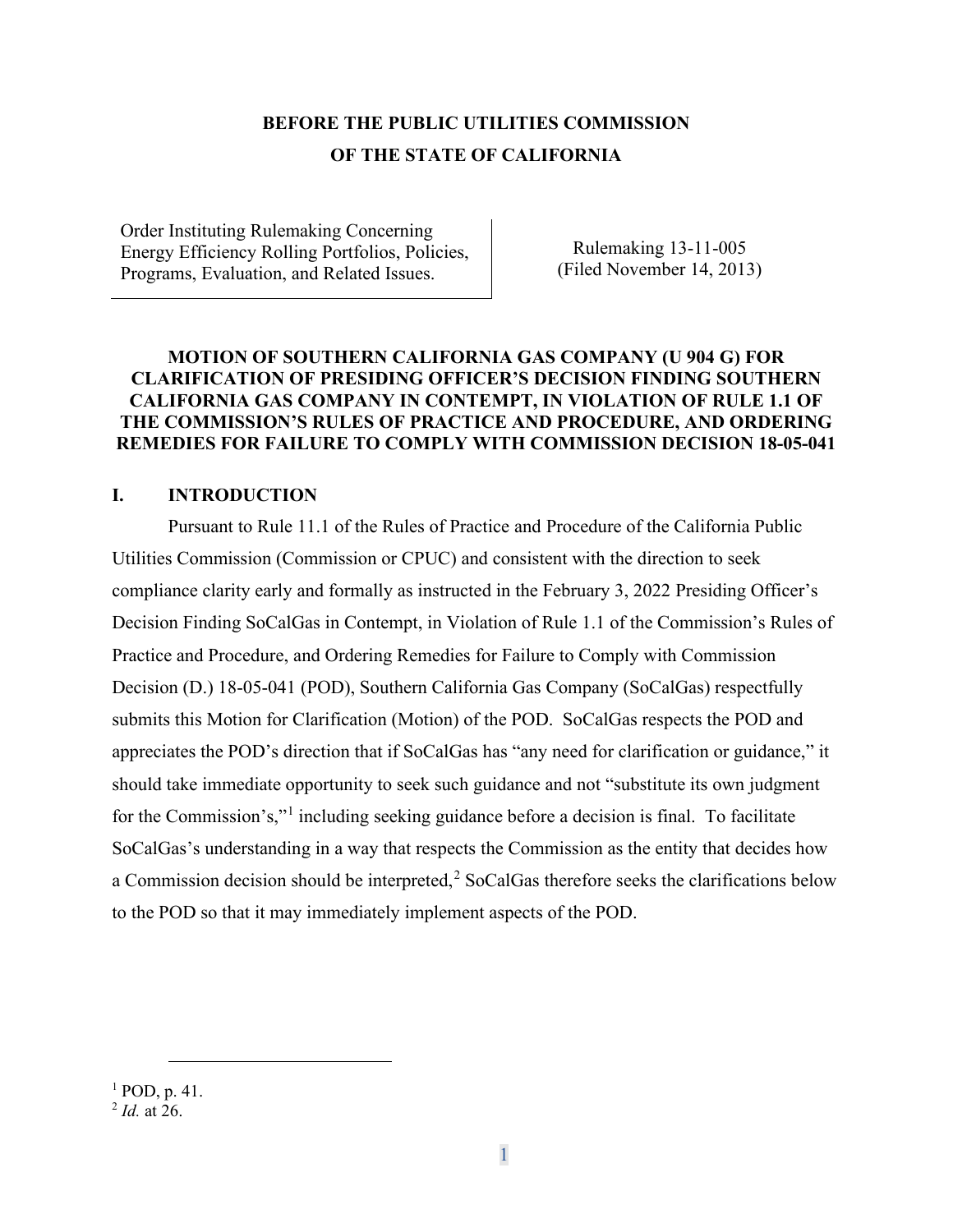#### **II. PROCEDURAL BACKGROUND**

On February 3, 2022, the assigned Administrative Law Judge (ALJ) Valerie U. Kao issued the POD. If no appeal or Commissioner requests for review are filed within 30 days of the date of issuance of the POD, the decision shall become the decision of the Commission.<sup>[3](#page-2-0)</sup> Throughout the POD, ALJ Kao identifies actions SoCalGas should have taken prior to and upon the issuance of D.18-05-041 in order to seek guidance regarding issues of interpretation. For example, the POD states that SoCalGas "had notice and opportunity to seek guidance on 'what activities were affected' as early as April 4, 2018, when the Commission issued the proposed decision."[4](#page-2-1) The POD elsewhere notes that the proposed decision for D.18-05-041 was issued "nearly two months" before the Commission adopted the decision.<sup>[5](#page-2-2)</sup> The POD also indicates SoCalGas did not seek formal clarification "through a petition for modification or otherwise," and instead sought informal guidance from Commission staff rather than the Commission.<sup>[6](#page-2-3)</sup>

#### **III. DISCUSSION**

SoCalGas appreciates the POD's instructions and guidance and takes them very seriously. Given the clear direction in the POD that SoCalGas seek formal guidance and clarification from the Commission as soon as practicable to prevent noncompliance, *i.e.,* prior to the decision's deadline for employee time tracking,<sup>[7](#page-2-4)</sup> SoCalGas files this motion seeking clarification on the below aspects of the POD so that SoCalGas can take direction from the Commission on its intent for parameters around compliance.<sup>[8](#page-2-5)</sup>

<span id="page-2-0"></span><sup>&</sup>lt;sup>3</sup> CPUC Rules of Practice and Procedure, Rule 15.5.

<span id="page-2-1"></span><sup>4</sup> POD, p. 25.

<span id="page-2-2"></span><sup>5</sup> *Id.* at 18.

<span id="page-2-3"></span><sup>6</sup> *Id.* at 26; *see also id.* at 41 ("If SoCalGas had any need for clarification or guidance on [the decision's] prohibition, it had ample opportunity to seek such guidance.")

<span id="page-2-4"></span><sup>7</sup> POD, p. 35 ("SoCalGas may not seek recovery from ratepayer-funded accounts for the costs of labor and associated overhead for codes and standards programs. SoCalGas must implement appropriate tracking of employees' time so that the Commission can supervise compliance with this decision."); Order Paragraph (OP) 7 ("Within 30 days after the issue date of this decision, Southern California Gas Company must implement appropriate tracking of employee time to ensure compliance with this decision. At minimum, Southern California Gas Company must identify and track the employee name, cost category, number of hours, and specific activity for all employee time spent on codes and standards programs.")

<span id="page-2-5"></span><sup>&</sup>lt;sup>8</sup> SoCalGas is not soliciting nor does SoCalGas expect a response from the Commission to this Motion before appeals to the POD are due on March 7, 2022. However, SoCalGas files this Motion now so that SoCalGas will be ready to meet compliance obligations as set forth in a final decision.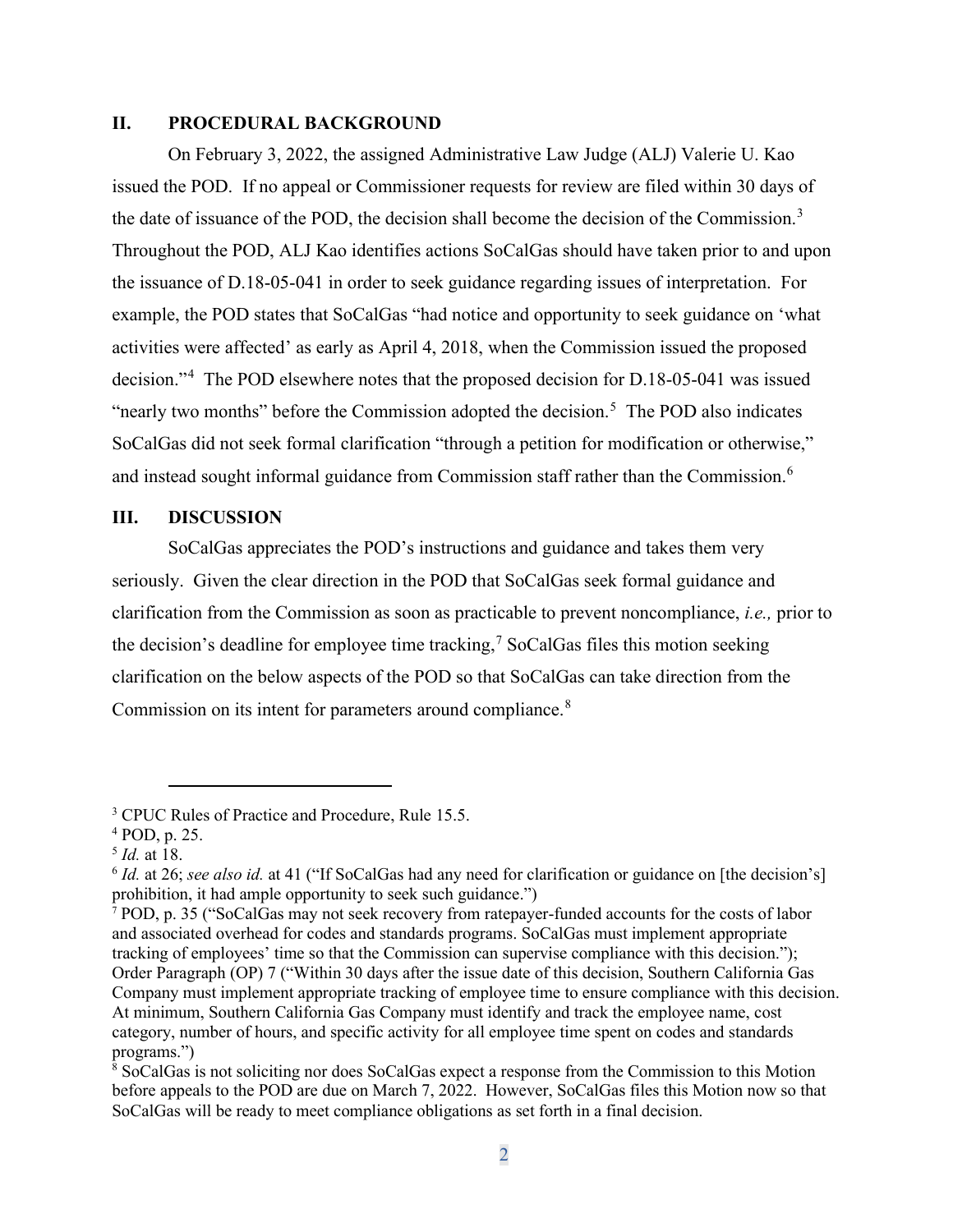#### **A. SoCalGas Requests that the Commission Confirm the Ways in Which it Wishes to Receive Clarification Requests**

The POD is clear that SoCalGas must seek upfront clarification on Commission decisions when there is a perceived ambiguity or an issue of interpretation arises.<sup>[9](#page-3-0)</sup> The POD provides that clarification should be sought early and formally, including prior to a final decision being adopted, as seeking guidance from Commission staff on matters of interpretation is insufficient.[10](#page-3-1) To that end, SoCalGas brings this motion for clarification so that SoCalGas can prudently and effectively comply with the Commission's intent, particularly since the time tracking requirement for employee time spent on activities prohibited from ratepayer funding will include activities that were not directly addressed in prior related decisions, such as ALJ Kao's April 2021 POD in the other Order to Show Cause (OSC) against SoCalGas in this proceeding or D.18-05-041. To the extent, however, that the Commission would prefer another method or process for clarification requests (for this proceeding, and others), SoCalGas is more than willing to comply with that preference for a clearer and timely understanding of the Commission's intent.

SoCalGas requests that the Commission confirm its preferred method or procedure for clarification questions.

# **B. SoCalGas Requests Confirmation that the Ratepayer-Funding Prohibition in the POD Applies to Energy Efficiency Codes and Standards, but does not Apply to Safety, Operational, or Other Codes and Standards**

SoCalGas seeks confirmation that the POD's prohibition on SoCalGas's ratepayer funded engagement on proposed codes and standards activities only applies to proposed energy efficiency codes and standards and not to other codes and standards.<sup>[11](#page-3-2)</sup> Given the history behind the POD and the context of the POD, SoCalGas understands the POD's reference to "codes and standards" throughout the POD to mean energy efficiency codes and standards and reach

<span id="page-3-0"></span><sup>9</sup> POD, p. 25-26.

<span id="page-3-2"></span><span id="page-3-1"></span><sup>&</sup>lt;sup>10</sup> *See Id.* at 25 (SoCalGas "had notice and opportunity to seek guidance on 'what activities were affected' as early as April 4, 2018, when the Commission issued the proposed decision."); p. 26 ("[T]he only instance in which SoCalGas sought guidance about D.18-05-041's prohibition was an in-person meeting with Commission staff. Not only did SoCalGas fail to seek guidance from the Commission . . . .") <sup>11</sup> *Id.* at 49-50, OP 6. SoCalGas understands that the prohibition on using ratepayer funds also applies to SoCalGas's engagement on proposed reach code activities.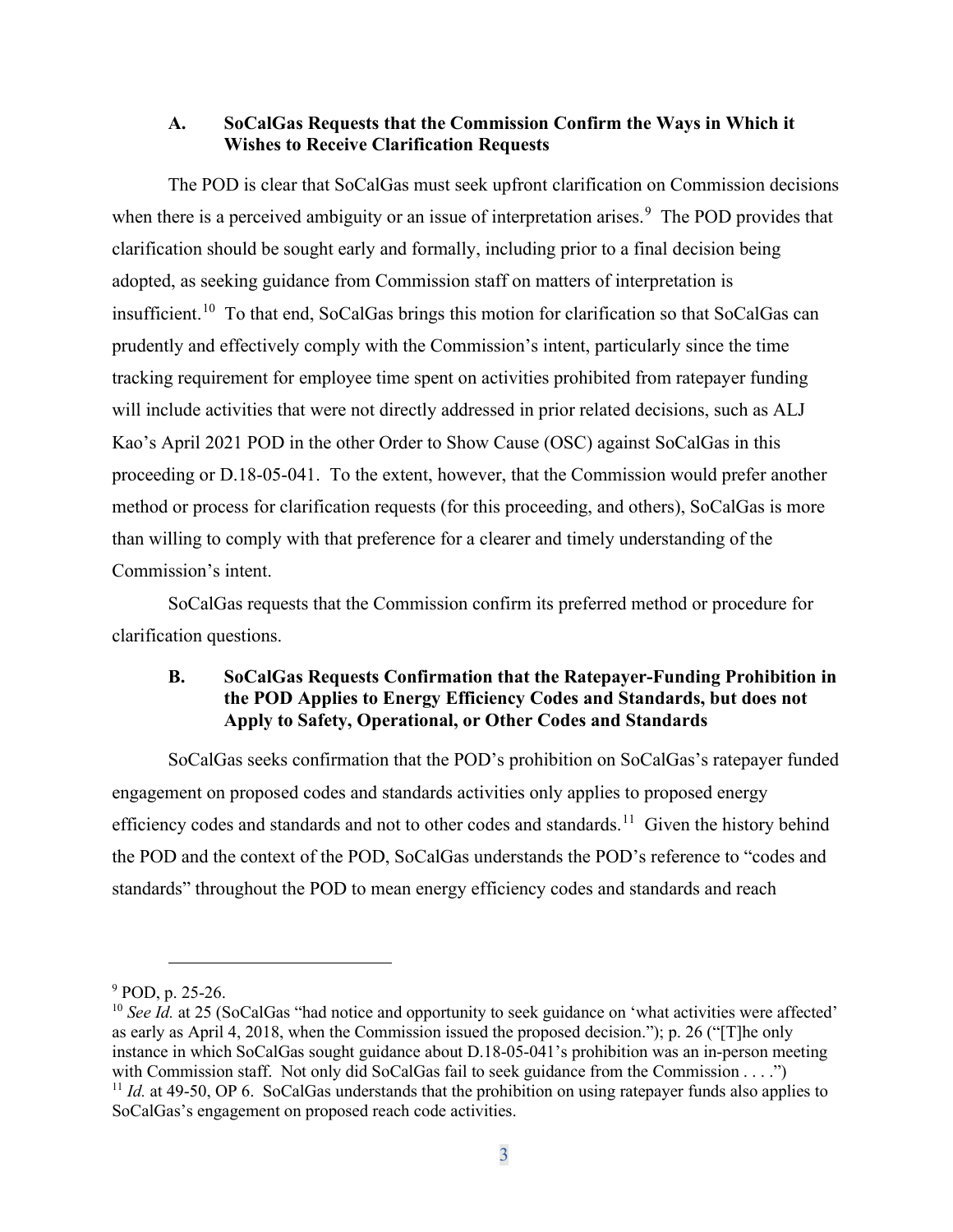codes.<sup>[12](#page-4-0)</sup> There are other proposed codes and standards that SoCalGas must review, analyze, and provide input on as part of its operations and in order to provide safe and reliable service. Past examples<sup>[13](#page-4-1)</sup> of SoCalGas's involvement in safety and operational codes and standards have included seeking enhancements to codes and standards regarding the safe placement of customer-owned step-down regulators so that they may be accessed for leak testing; monitoring changes in the National Fuel Gas Code to ensure safe, leak-free, and durable piping; being involved in issues regarding locations of meters and necessary clearances around meters; and supporting hardware requirements such as manifold pressure taps, sight glasses, and exhaust gas ports for Ultralow NOx furnaces so that SoCalGas employees can effectively service and adjust the furnaces. SoCalGas asks that the Commission confirm SoCalGas's understanding that "codes and standards" as used in the POD, refers to energy efficiency codes and standards and that the prohibition on the use of ratepayer funding applies only to proposed energy efficiency codes and standards and proposed reach codes. Absent further clarification, SoCalGas plans to exclude this from the scope of employee time tracking ordered in the POD's OP 7.

# **C. SoCalGas Requests Clarification Around the Parameters in the POD's Ratepayer-Funding Prohibition**

SoCalGas seeks confirmation that the POD's prohibition on SoCalGas's ratepayer funded engagement on proposed energy efficiency codes and standards activities and proposed reach code activities applies to situations where SoCalGas is affirmatively seeking to obtain information about, discussing, researching, or analyzing a proposed energy efficiency code or standard or a proposed reach code for the purpose of participating in or influencing the process for the adoption of the proposed energy efficiency code or standard or the proposed reach code and not to other situations where SoCalGas may be obtaining information about, discussing, or analyzing a proposed energy efficiency code or standard or proposed reach code, but which are outside of the situations which were the subject of this OSC, as discussed further below.

<span id="page-4-0"></span><sup>12</sup> *See*, *e.g.*, POD, p. 2 ("This decision . . . prohibits [SoCalGas] from recovering costs of codes and standards activity (such as conducting research or communicating with an agency responsible for establishing building or appliance standards about a proposed building code or appliance standard) from ratepayers[.]")

<span id="page-4-1"></span><sup>&</sup>lt;sup>13</sup> This is a non-exhaustive list of the safety, operational, and other codes and standards where SoCalGas is involved.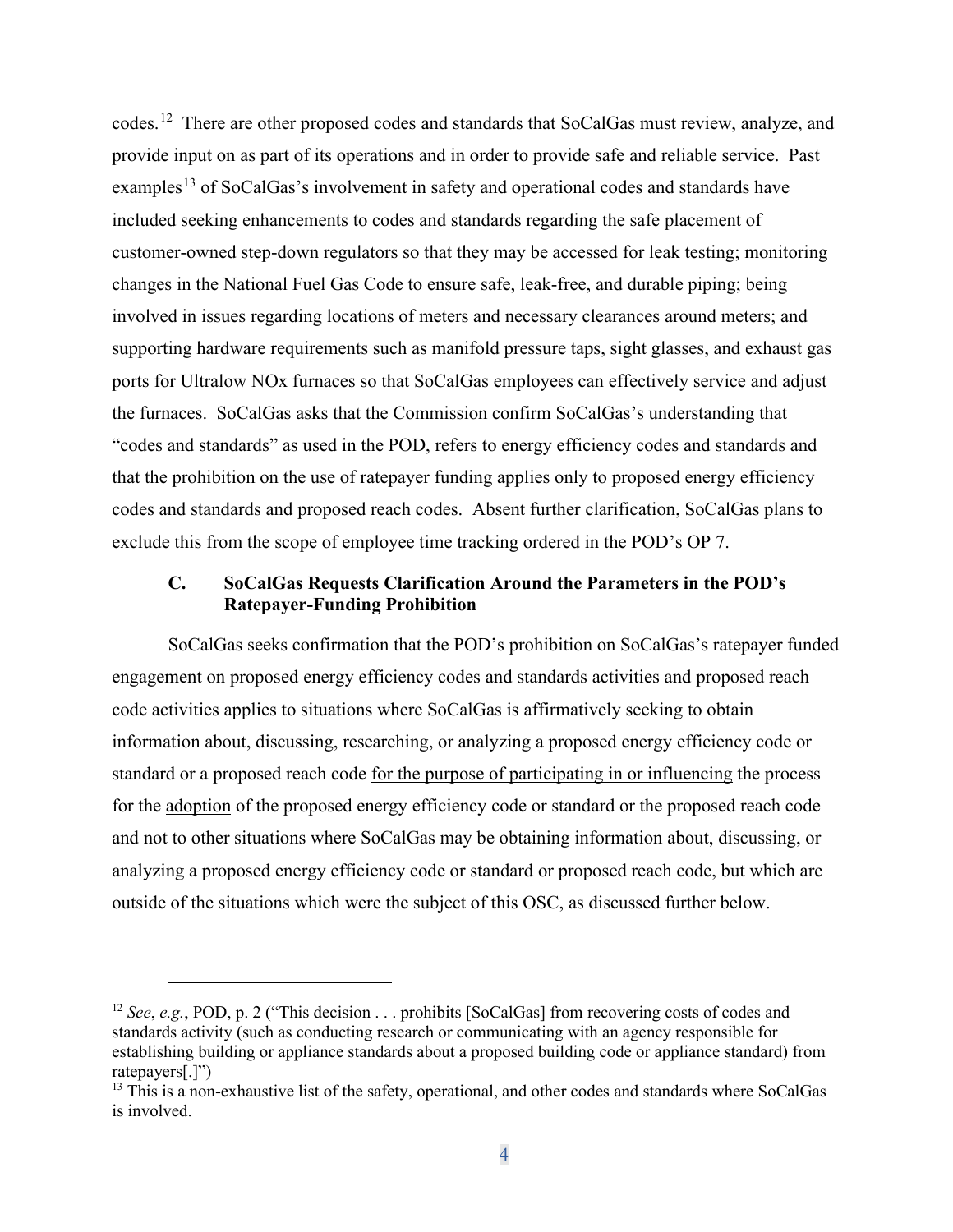The POD provides, "this decision finds reason to impose an indefinite prohibition on SoCalGas's cost recovery from ratepayer-funded accounts for participating in any codes and standards programs, other than to transfer funds to the statewide codes and standards lead."<sup>[14](#page-5-0)</sup> It further provides that:

> [T]his decision specifies that "codes and standards advocacy" includes, at minimum, any activity in which a utility or any of its employees:

- *Obtains information about*, discusses or conducts research or analysis of a proposed code or standard, including a proposed reach code;
- pays another individual or organization to *obtain information about*, discuss or conduct research or analysis of a proposed code or standard, including a proposed reach code;
- communicates (*e.g.*, sends letters, provides comments, or makes public statements) with the CEC, DOE, or a local government regarding a proposed code or standard; or
- pays another individual or organization to communicate with the CEC, DOE, or a local government regarding a proposed code or standard.<sup>[15](#page-5-1)</sup>

To facilitate compliance and tracking, SoCalGas seeks clarification on the parameters around the POD's prohibition on SoCalGas's use of ratepayer funds to engage in proposed energy efficiency codes and standards activities or proposed reach code activities, especially in situations not involving a rulemaking or process to consider the adoption of a proposed energy efficiency code or standard or a proposed reach code. These situations include other Commission proceedings where SoCalGas has been named as a respondent and issues around proposed energy efficiency codes and standards or proposed reach codes are part of the scope of the proceeding.

In addition, SoCalGas seeks clarification around the POD's use of the terms "obtains information about," particularly since this is new language not seen in prior issued decisions on

<span id="page-5-0"></span> $14$  POD, p. 30.

<span id="page-5-1"></span><sup>&</sup>lt;sup>15</sup> *Id.* at 30-31 (emphasis added).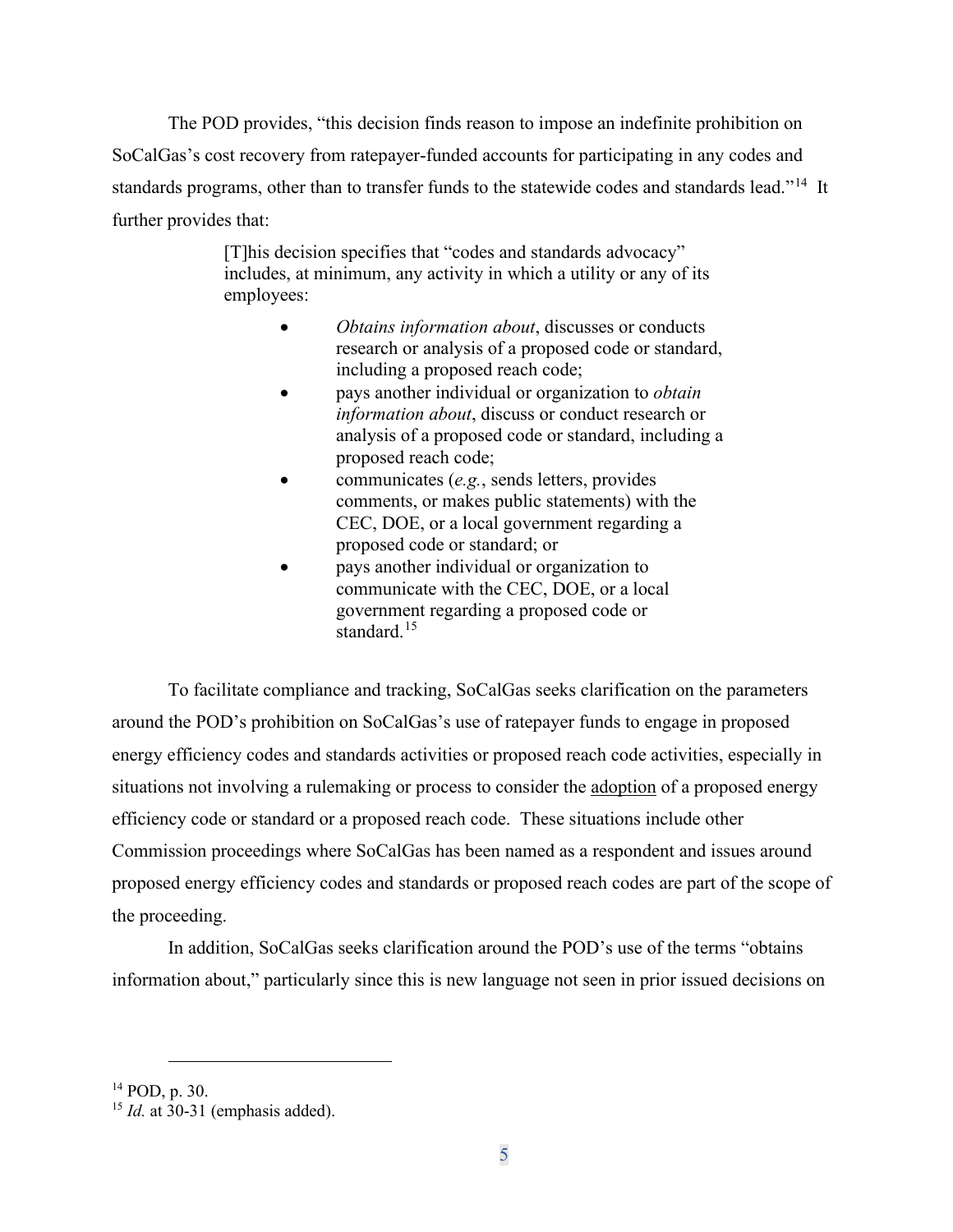this topic.<sup>[16](#page-6-0)</sup> As part of its regular operations SoCalGas obtains information about proposed energy efficiency codes and standards and proposed reach codes. Notably, most of these instances are not related to advocacy activities on a proposed energy efficiency code or standard, or a proposed reach code. In addition, SoCalGas is at times receiving the information unsolicited.

Examples include, but are not limited to:

• **CPUC Proceedings:** SoCalGas is a party to numerous regulatory proceedings before the Commission. Although none of these proceedings are for the purpose of adopting a proposed energy efficiency code or standard or a proposed reach code, sometimes proceedings contain a reference to a proposed energy efficiency code or standard or a proposed reach code. For example, SoCalGas is a respondent party in the Building Decarbonization OIR (R.19-01-011). One of the issues scoped into the proceeding is "Coordinating with Title 24 Building Energy Efficiency Standards and Title 20 Appliance Efficiency Standards." The scope involves "developing guidelines for Commission rules, policies, and procedures to support *the development of current and future Title 24 building standards and Title 20 appliance standards*…." As such, SoCalGas will necessarily obtain information about proposed energy efficiency codes and standards and proposed reach codes as a mandatory participant that receives all information distributed to the service list, and while attending workshops, etc. A recent example is in the Phase III Scoping Memo issued by the Commission.<sup>[17](#page-6-1)</sup> There, the Commission attached a Staff Proposal to eliminate gas line extension allowances, refunds and discounts and required Respondents (including SoCalGas) to comment on the Staff Proposal. The Staff Proposal included information on proposed local reach codes and proposed CARB standards in order to justify the proposal, which

<span id="page-6-0"></span><sup>&</sup>lt;sup>16</sup> See Presiding Officer's Decision Ordering Remedies for SoCalGas's Activities that Misaligned with Commission Intent for Codes and Standards Advocacy (April 21, 2021), p. 32; Decision Different of Commissioner Rechtschaffen (February 9, 2022), p. 47 (Decision Different); Modified Presiding Officer's Decision Ordering Remedies for SoCalGas's Activities that Misaligned with Commission Intent for Codes and Standards Advocacy (February 10, 2022), p. 35 (MOD POD). 17 Assigned Commissioner's Scoping Memo and Ruling (November 16, 2021) *available at*

<span id="page-6-1"></span>https://docs.cpuc.ca.gov/PublishedDocs/Efile/G000/M423/K516/423516230.PDF.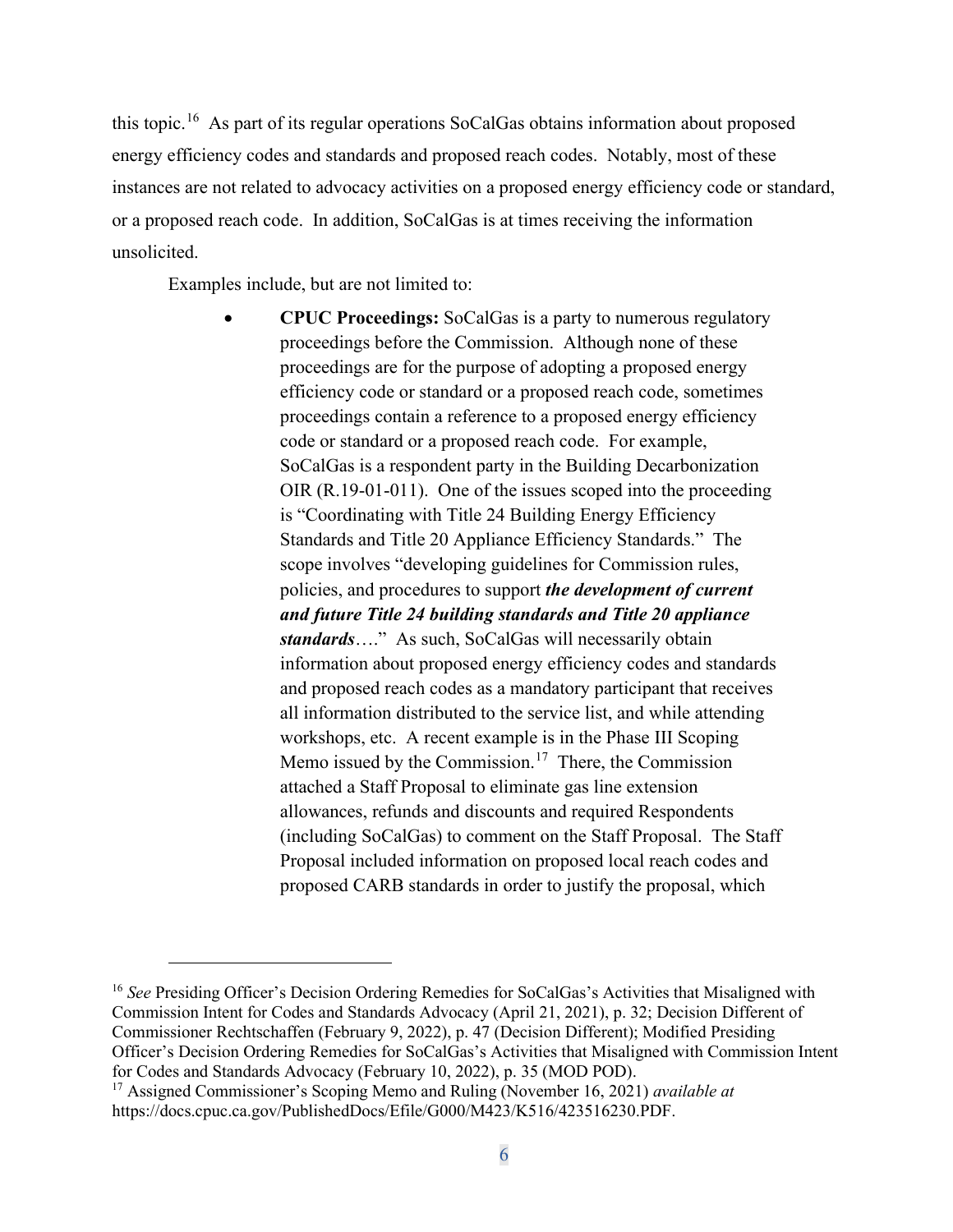was obtained by SoCalGas as a recipient on the service list.<sup>[18](#page-7-0)</sup> In addition, in order to prudently participate in the proceeding as a mandated respondent to develop "guidelines for Commission rules, policies, and procedures to support the development of current and future Title 24 building standards and Title 20 appliance standards," SoCalGas will need to understand current and future Title 24 and Title 20 standards. To be clear, as part of this CPUC proceeding, SoCalGas is not influencing (or seeking to influence) the adoption of energy efficiency codes or standards at the CEC. Rather, SoCalGas, as a required respondent, necessarily must review, analyze, and understand the energy efficiency codes and standards adopted, or to be adopted, by the CEC in order to develop guidelines to support such codes and standards.

• **Facility/Asset Planning:** SoCalGas has efforts underway to make its facilities more sustainable by achieving different designations such as LEED certification.<sup>[19](#page-7-1)</sup> LEED certifications involve many aspects of a building's operation, which include in part, making them more energy efficient. SoCalGas needs to be aware of proposed statewide energy efficiency codes and standards and proposed reach codes in the planning of its own facility modifications, including new leases, or construction or renovations. SoCalGas also works with consultants in these efforts and will need to pay consultants who should be aware of these

<span id="page-7-0"></span><sup>&</sup>lt;sup>18</sup> *Id.* at Appendix A "R.19-01-011 Phase III Staff Proposal", p. 11 (internal citations omitted): "Staff at CARB have proposed a statewide zero GHG emission standard for commercial and residential buildings in a draft of their 2022 *Strategy for the State Implementation Plan*. According to the proposed standard, "Beginning in 2030, 100 percent of sales of new space heaters and water heaters would need to comply with the emission standard." If approved by CARB, the regulation would rely heavily on heat pump technologies as an alternative to gas models. In scenarios proposed by CARB, new residential and commercial buildings would have to install all-electric appliances beginning in 2026 to meet a 2035 carbon neutrality target, or either by 2026 or 2030 to meet the same target by 2045."

<sup>&</sup>quot;…the Bay Area Air Quality Management District (BAAQMD), which oversees air quality in nine Bay Area counties, is considering new regulations that would reduce nitrogen oxides (NOx) from furnaces, water heaters, and gas boilers in the buildings in its district. If enacted, it would ultimately lead to the phase-out of gas space and water heating systems through zero-emission appliance standards. The proposed rule changes would take effect between 2027 and 2031, depending on the appliance."

<span id="page-7-1"></span><sup>19</sup> LEED rating system, *available at* [http://www.usgbc.org/leed.](http://www.usgbc.org/leed)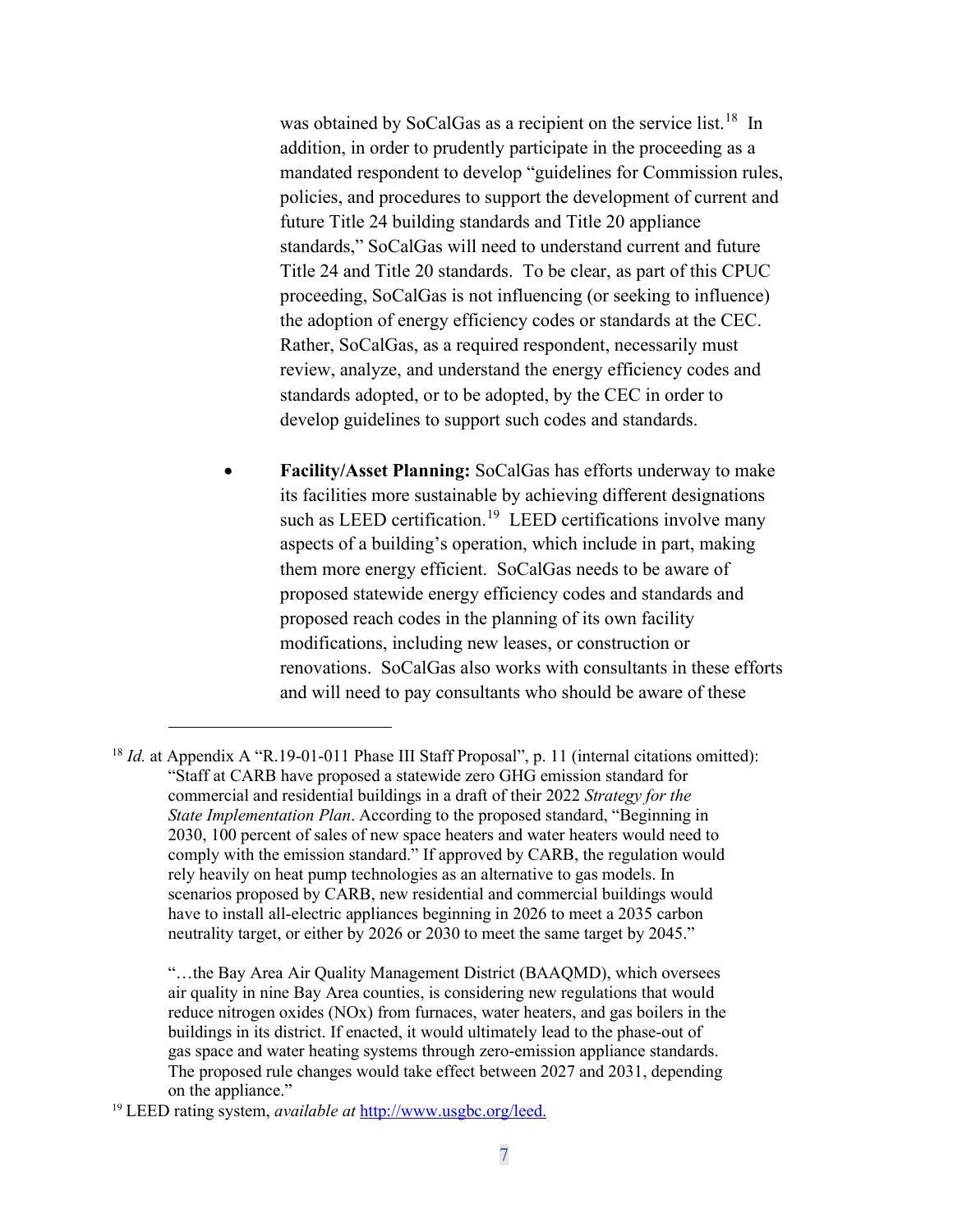changes as they affect the effort to improve the sustainability of SoCalGas's facilities.

- **Prudent Design and Operation of EE Non-C&S Programs:** SoCalGas is mandated by the Commission to administer an Energy Efficiency (EE) portfolio. In order to have the most effective EE portfolio delivery, SoCalGas needs to be aware of pending changes in code for gas appliances in the design and operation of its EE programs that are unrelated to the programs that are the subject of the POD (*i.e.*, the energy efficiency codes and standards programs). For example, as part of its energy efficiency programs, SoCalGas offers incentives to customers for upgrading to a more energyefficient gas appliance than one that meets a code baseline. In the process of determining what measures are available to offer in the portfolio, SoCalGas needs to at least be aware of proposed energy efficiency codes and standards. As another example, as part of the Commission's required third party competitive solicitations, bidders could include in their proposal measures based on anticipated upcoming code changes and SoCalGas would then be in receipt of that information. Conversely, SoCalGas will need to monitor proposals of bidders to ensure that their proposals, which span a few years, take into account upcoming changes to codes and standards.
- **Other Governmental Entities:** SoCalGas at times receives requests from other governmental entities, including the California Energy Commission, Air Quality Management Districts, metropolitan planning organizations, and local governments to participate in public information meetings, planning processes, rulemakings, or advisory groups that, although often on broader topics, can include information about proposed energy efficiency codes or standards or proposed reach codes. These requests to participate can be unsolicited by SoCalGas. SoCalGas understands that to the extent it undertakes an analysis or discussion on whether to participate or does in fact participate in processes concerning the adoption of a proposed energy efficiency code or standard or proposed reach code, any associated costs for these activities must not be ratepayer funded. However, SoCalGas is not sure how to handle these, at times unsolicited requests, under the POD's language, when such instances may be construed as "obtaining information about" a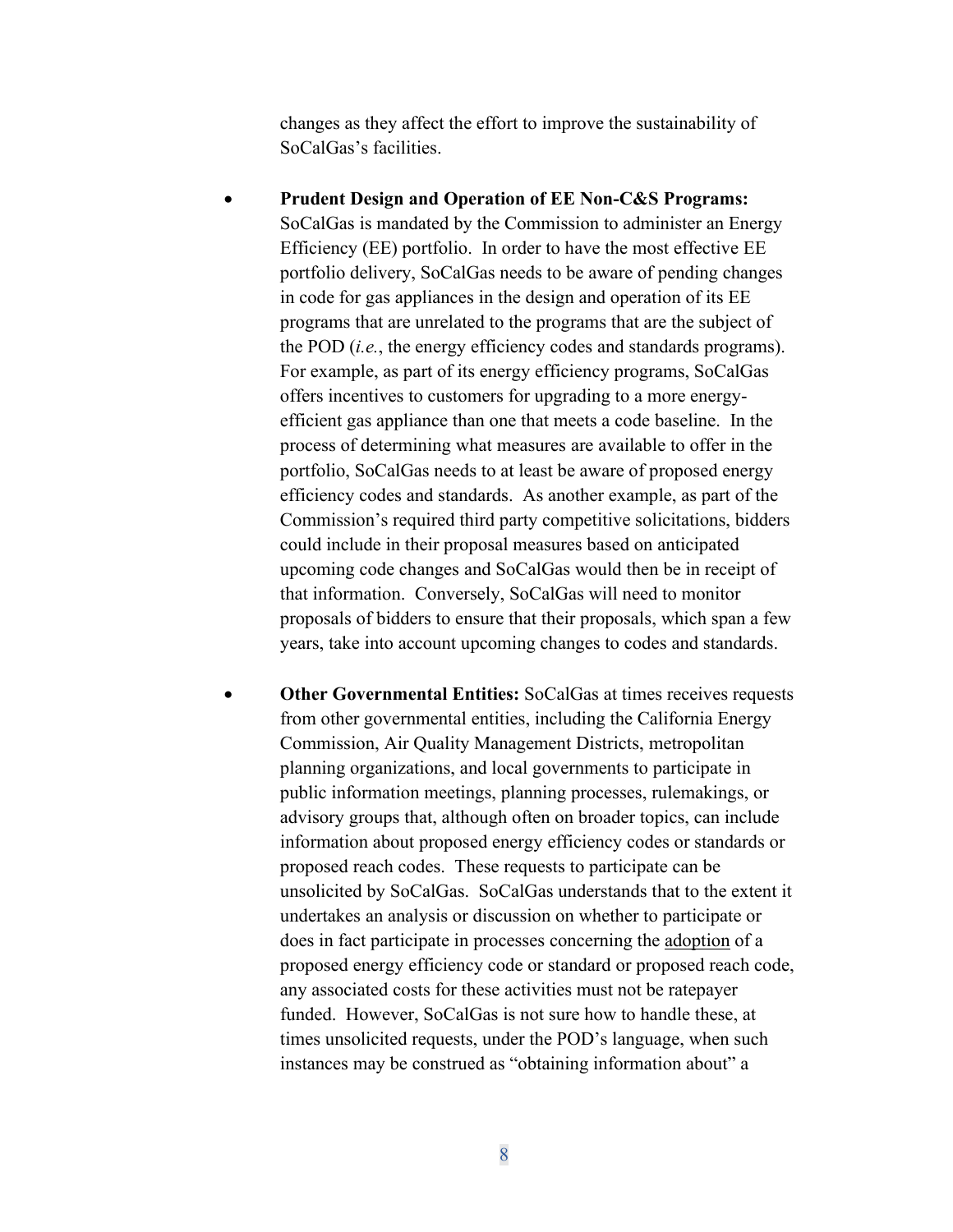proposed energy efficiency code or standard or a proposed reach code.

• **News Services and Trade Publications:** There are SoCalGas employees who subscribe to various news services and trade publications, which provide summaries of news stories, including at times, stories related to proposed energy efficiency codes and standards or proposed reach codes. For example, a news service or trade publication might send an automatic email, which includes summaries of several top stories, including a story about how a city is considering a new proposed reach code. Similarly, SoCalGas employees may subscribe to local government meeting notices or agendas, which are publicly distributed and may contain information about a proposed reach code. SoCalGas understands that to the extent it undertakes an analysis or discussion on whether to engage with the city on the adoption of the proposed reach code or does in fact engage, any associated costs for these activities must not be ratepayer funded. However, SoCalGas is not sure how to handle the mere receipt of a news summary or meeting agenda, which may be construed as "obtaining information about" a proposed energy efficiency code or standard.

# • **CEC/CPUC Modeling and Technical Analyses, Ratemaking, Rate Design, Cost Allocation Proceedings/Processes:**

o Gas OIR: SoCalGas is a respondent in the Gas System Planning OIR, R.20-01-007. Consistent with the purposes for and objectives of the Gas System Planning OIR, SoCalGas is using analytical tools and conducting financial and technical analyses to support the long-term gas system planning process, such that it aligns with the State's decarbonization objectives pursuant to the OIR, including to update the planning framework for capital deployment consistently with those objectives. As part of such analysis, modeling occurs for different scenarios relating to energy demand side futures, including the pace and penetration of building electrification, which must consider proposed energy efficiency codes and standards and proposed reach codes, and their prospective impact on throughput and customer demand. The demand reduction as a result of energy efficiency codes and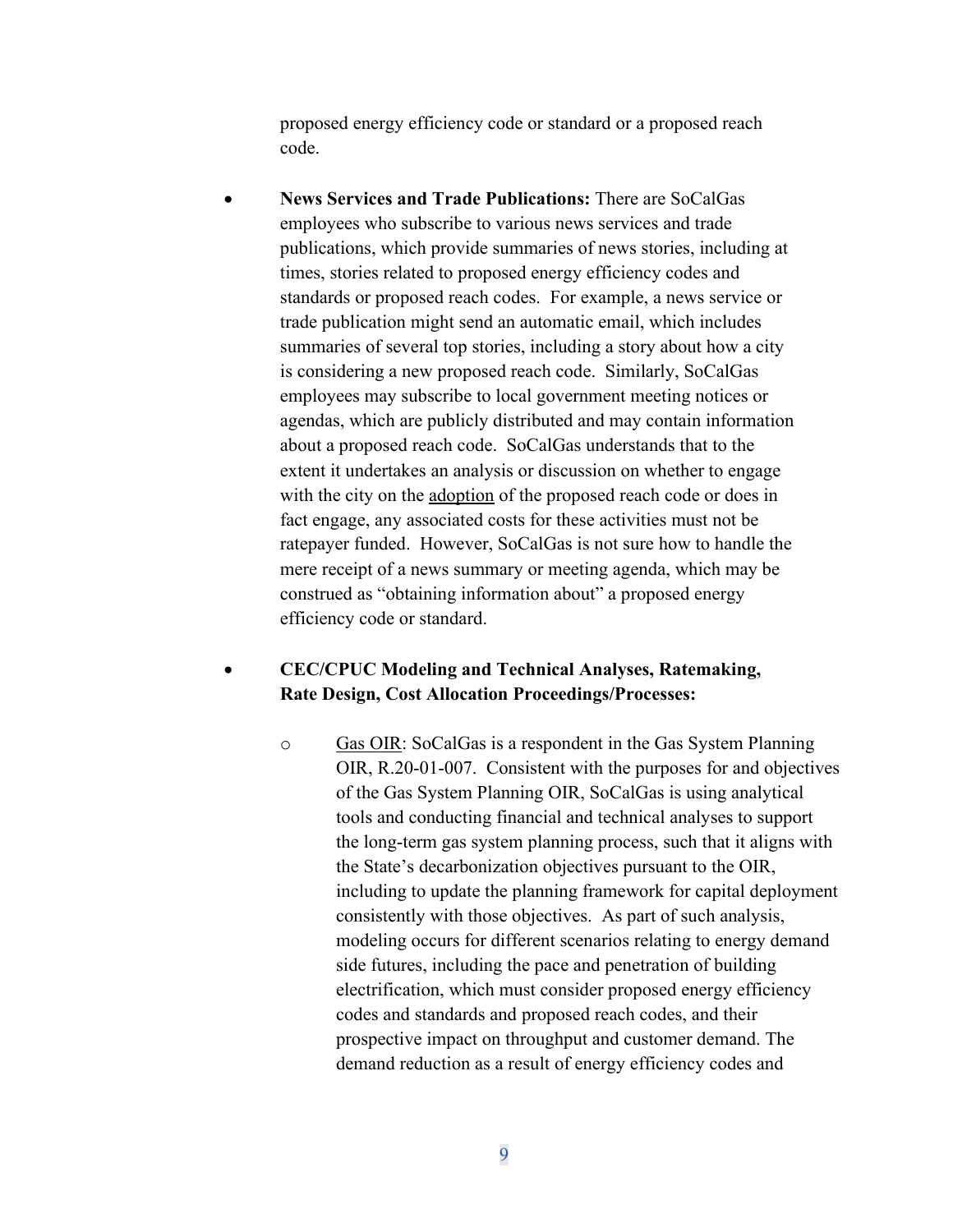standards is an expressed consideration and element of the OIR.<sup>20</sup> It is thus a key input in both long-term system planning (as envisioned in the OIR) as well as assessing the cost allocation and rate impacts related to potential decline in throughput. Such research and analysis of proposed energy efficiency codes and standards and proposed reach codes is for the purposes of responding to the requirements and objectives of the OIR, and the numerous questions within the scoping orders to be determined in the proceeding.

o CGR: In 1961, the Commission issued D.62260, ending an investigation into the adequacy of gas supply and service in California as well as the propriety and reasonableness of gas tariff provisions related to priority of service and curtailment procedures. By that decision, SoCalGas and the other statewide Investor-Owned Utilities were ordered to prepare annual reports detailing current and future gas supply, which came to be known as the California Gas Report (CGR). In 1995, the Commission issued D.95-01-039, which changed the CGR's frequency from annual to biennial and adopted expanded data on the sources and uses of gas within California. Oversight in production of the CGR is provided by a statewide committee, in which the CPUC and the CEC participate. The CGRs are filed on July 1 in even years, with supplements provided in odd years to include the latest recorded data. The 2020 CGR included discussion on the impacts of electrification and local reach codes.<sup>[21](#page-10-1)</sup> The 2022 CGR, due to be filed on July 1, 2022, is likely to build further on this information, with SoCalGas incorporating some level of anticipated electrification/fuel switching into its gas demand forecast. The prospective pace and penetration of building electrification incorporated in the 2022 forecasts may necessarily take into consideration adoption of proposed energy efficiency codes and standards and proposed reach codes, since those measures will impact gas demand and throughput. The CGR results are important, because they form the basis of, among other things, slack backbone transmission capacity planning<sup>[22](#page-10-2)</sup> and core interstate

<span id="page-10-0"></span><sup>20</sup> *See*, *e.g.*, R.20-01-007, Assigned Commissioners Amended Scoping Memo and Ruling (January 5, 2022).

<span id="page-10-1"></span><sup>21</sup> *See, e.g.,* 2020 CGR, p. 9.

<span id="page-10-2"></span><sup>22</sup> D.06-09-039*; see also, e.g.*, SoCalGas Advice No. 5703.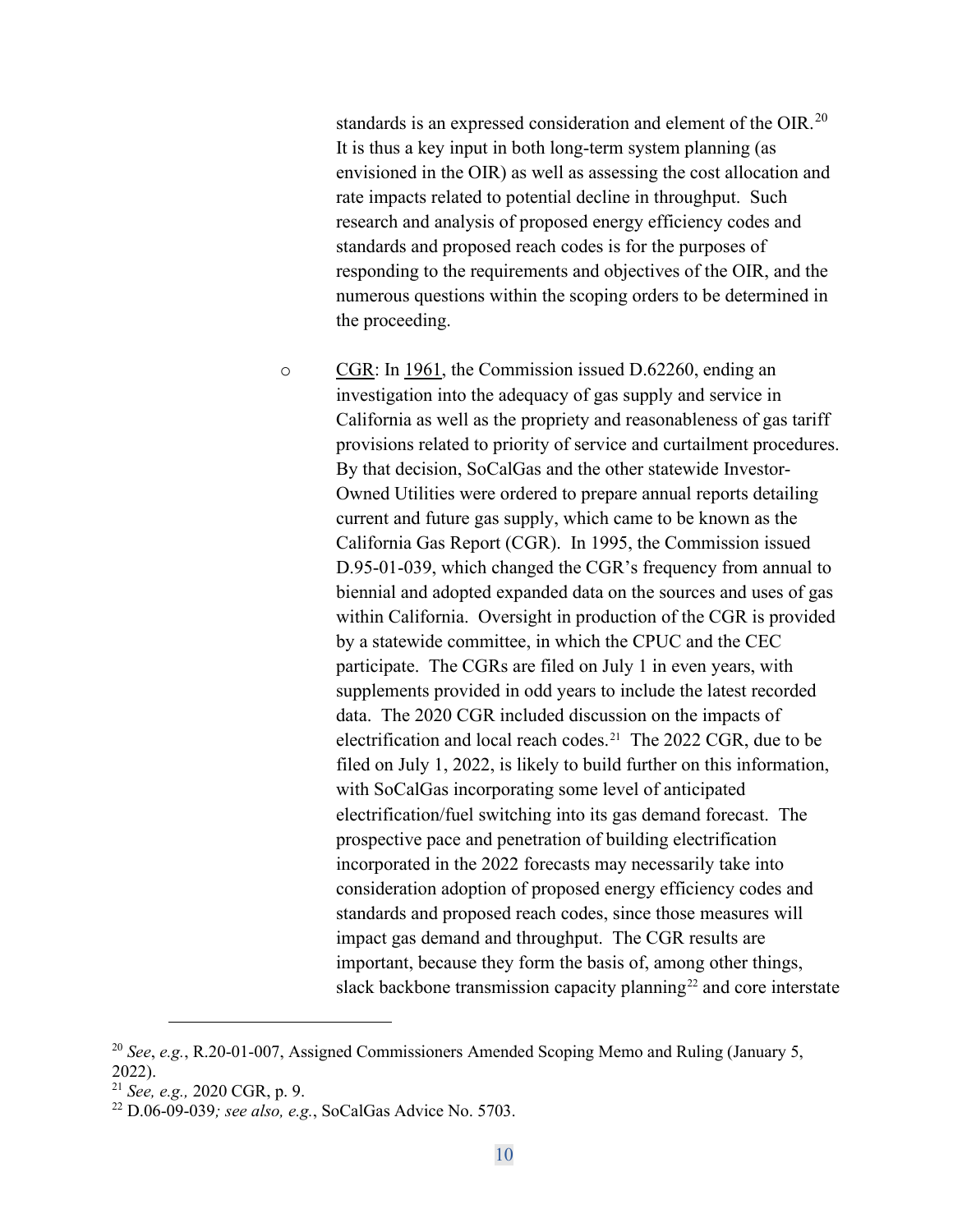capacity planning.[23](#page-11-0) Additionally, the Commission's consideration of Track 1 issues in R.20-01-007 may similarly implicate the use of CGR data when establishing capacity planning standards,  $24$  as could SoCalGas's Triennial Cost Allocation Proceeding (TCAP), a mandatory application at the CPUC, when considering allocating costs among customer classes.

As shown in the examples above, which are not exhaustive, SoCalGas appreciates confirmation that the POD's prohibition on the use of ratepayer funding is not intended to include these, and other similar situations. These examples and similar situations are not part of a rulemaking or process to consider the adoption of a proposed energy efficiency code or standard or a proposed reach code, and include situations where SoCalGas is a respondent in a CPUC proceeding or other governmental entities' proceedings or processes.

SoCalGas also needs clarification on whether the inclusion in the prohibition of "obtaining information about" a proposed energy efficiency code or standard or a proposed reach code is meant to apply to the above scenarios, and similar scenarios that may arise, which include situations where SoCalGas is not engaged (or planning to engage) in any *advocacy* and/or where the information being received is unsolicited by SoCalGas.[25](#page-11-2) 

SoCalGas asks that the Commission confirm SoCalGas's understanding that the intended ratepayer-funding prohibition in the POD is situations where SoCalGas is affirmatively seeking to obtain information about, discussing, researching, or analyzing a proposed energy efficiency code or standard or a proposed reach code for the purpose of participating in or influencing the process for the adoption of the proposed energy efficiency code or standard or the proposed reach code, which would exclude the above and similar situations.

Absent further clarification, SoCalGas plans to exclude these and similar situations from the scope of employee time tracking ordered in the POD's OP 7 according to the proposed parameters above.

<span id="page-11-0"></span><sup>23</sup> D.04-09-022; *see also, e.g.*, SoCalGas Advice No. 5699.

<span id="page-11-1"></span><sup>24</sup> *See, e.g.*, R.20-01-007 Assigned Commissioners' Scoping Memo and Ruling (April 23, 2020), p. 3

<sup>(&</sup>quot;Are the existing natural gas reliability standards for infrastructure and supply still adequate? If not, how should they be changed?").

<span id="page-11-2"></span><sup>&</sup>lt;sup>25</sup> Notably this language is not included in the recently issued Decision Different and the MOD POD, both issued in connection with the other OSC against SoCalGas in this proceeding.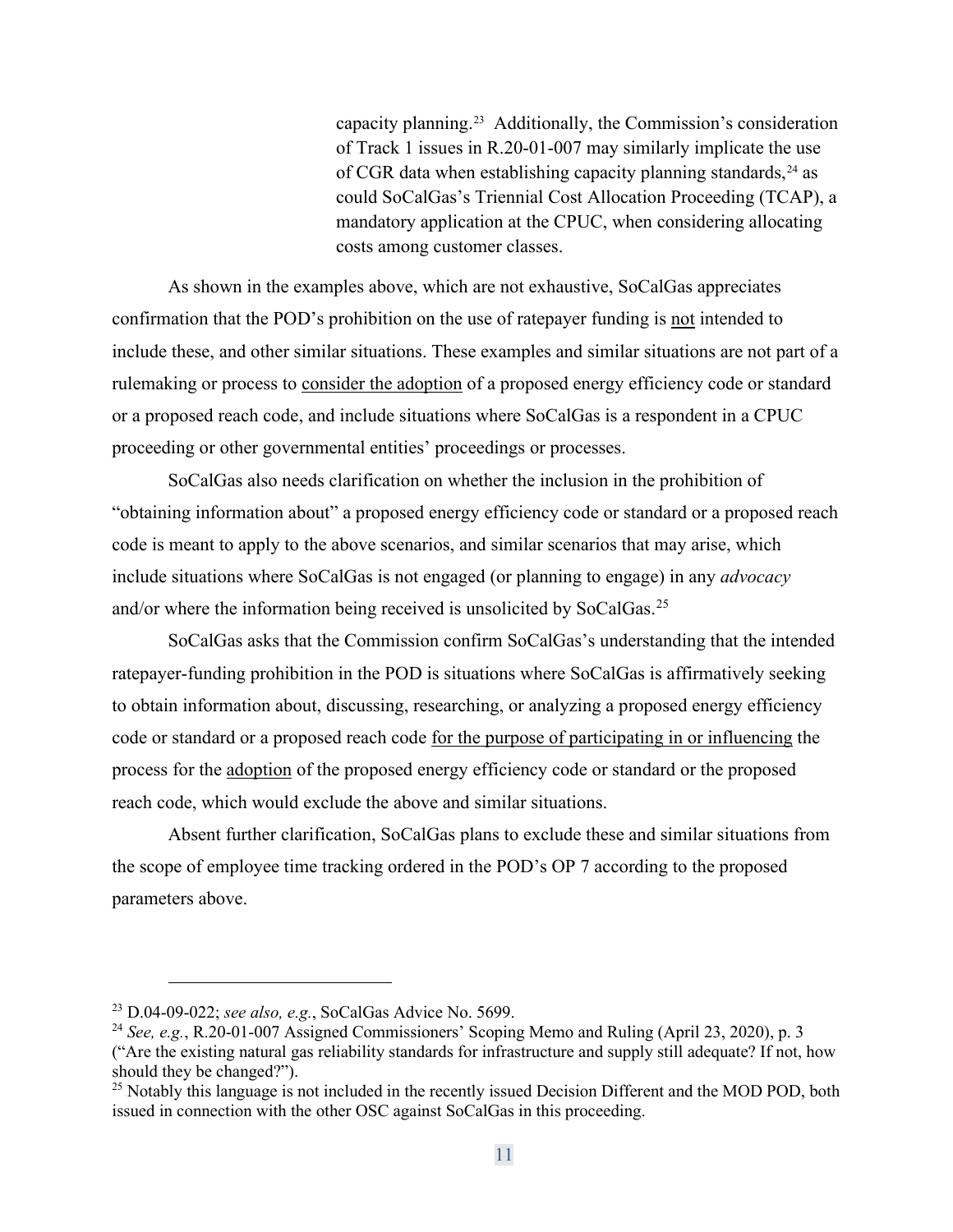#### **D. SoCalGas Requests Clarification on the Process for Handling Any Potential "Non-Proceeding" Discovery Disputes with the Public Advocates' Office**

The POD appears to direct SoCalGas, and presumably other regulated entities, to be the entity, instead of Cal Advocates, to affirmatively seek a decision from the Assigned Commissioner or the President of the Commission in every instance where a regulated entity wishes to raise an objection to a data request propounded by Cal Advocates per California Pub. Util. Code § 309.5(e) (*i.e.*, "non-proceeding" data requests served outside of a docketed proceeding).[26](#page-12-0) This is a fundamental change to SoCalGas's understanding and frequent experience over the last several years with discovery practice.<sup>27</sup> SoCalGas does not want to unnecessarily burden the Commission who will have to issue decisions on all objections to any submitted data requests under this process, unless this is clearly the direction given by the Commission. [28](#page-12-2)

SoCalGas seeks clarification on whether the POD intended to apply this change to the California Pub. Util. Code § 309.5(e)'s non-proceeding data request process generally, or, alternatively, to apply it to specific instances where the objections are based on SoCalGas's disputed interpretation of a Commission decision. SoCalGas believes it is the latter since the POD's discussion focused on that circumstance where there is perceived ambiguity by the utility and the objection is based on the interpretation of a decision.

## **E. SoCalGas Seeks Clarification on the Timing for the Exclusion of the At Issue Expenditures from Ratepayer Accounts**

Lastly, SoCalGas asks for clarification on an apparent inconsistency between Ordering Paragraph 1 and Ordering Paragraphs 4 and 5 in the POD. Ordering Paragraph 1 provides,

<span id="page-12-0"></span><sup>26</sup> *See* POD, pp. 23-24 (citing California Pub. Util. Code § 309.5).

<span id="page-12-2"></span><span id="page-12-1"></span><sup>&</sup>lt;sup>27</sup> See CPUC General Discovery Custom and Practice ("[A]s a general principle, discovery should proceed in a cooperative and efficient manner, differences should be resolved as much as possible among the parties, and a discovery dispute should be brought before the assigned Administrative Law Judge only as a last resort, after the parties' good faith efforts at resolution of the dispute have failed.") <sup>28</sup> Further, in summarily denying SoCalGas's previous motion under California Pub. Util. Code § 309.5(e), Administrative Law Judge Regina DeAngelis ruled that "Public Utilities Code section 309.5(e) allows California Public Advocates Office to compel the production or disclosure of any information if there are any objections to any request for information. This code section does not provide such relief to regulated entities." Administrative Law Judge Regina DeAngelis's email ruling re SoCalGas's Emergency Motion to File Under Seal and Motion for a Protective Order (Not in a Proceeding) (April 6, 2020).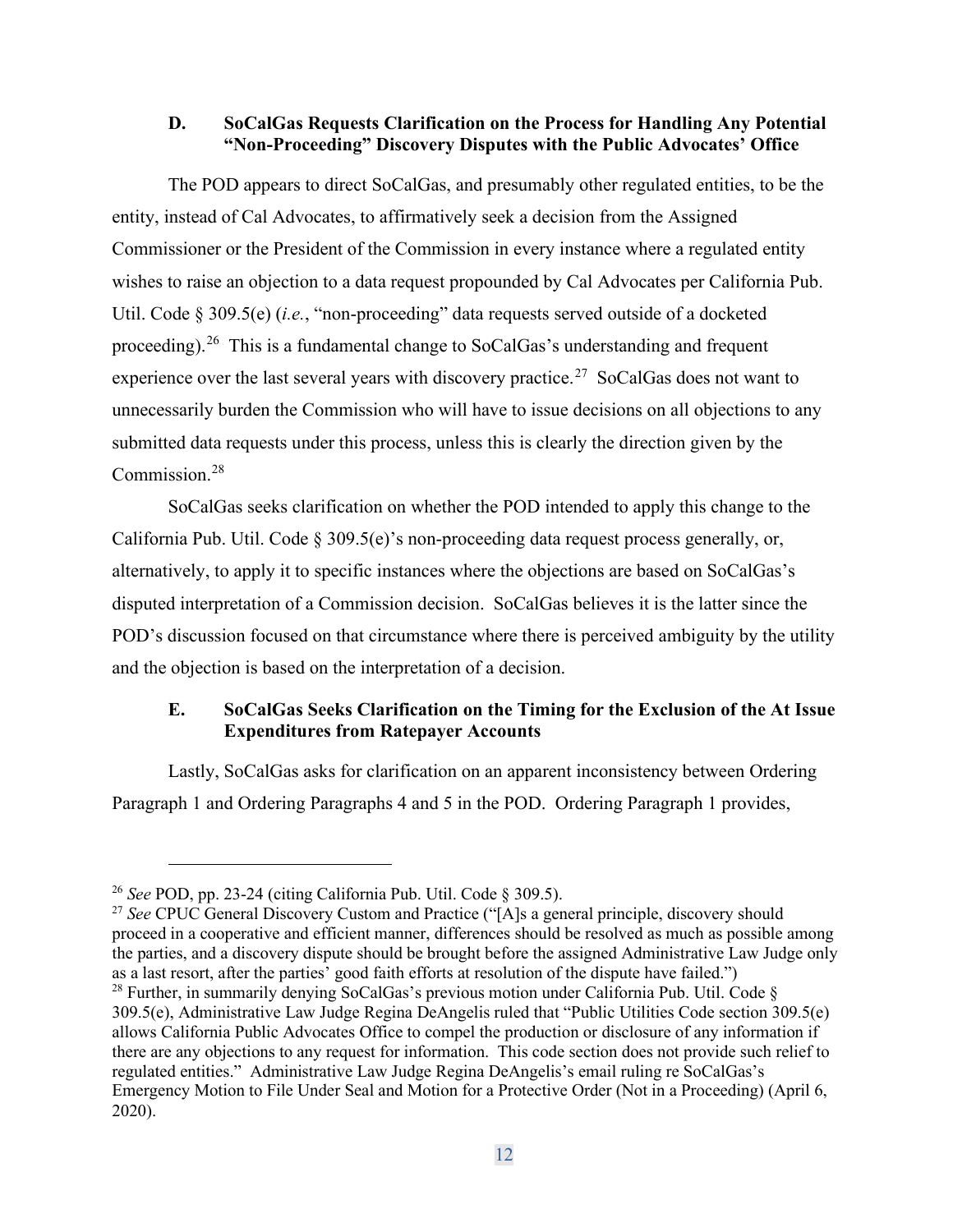SoCalGas "must refund all ratepayer-funded expenditures associated with the activities identified in Table 1 of this decision, to the extent it has not already excluded these expenditures from ratepayer-funded accounts *as of the date this decision becomes the Commission's decision*."[29](#page-13-0)  Ordering Paragraph 4, however, provides that "[*w]ithin two years after the issue date of this decision*, the Commission's Utility Audits Branch shall complete an audit to determine the amount of ratepayer-funded expenditures associated with the activities identified in Table 1 of this decision."[30](#page-13-1) Ordering paragraph five continues:

> Within 30 days after the Commission approves the audit ordered by Ordering Paragraph 4, [SoCalGas] must submit a Tier 2 advice letter detailing the entries it will make to the Demand Side Management Balancing Account and any other accounting mechanisms identified by the results of the audit ordered by Ordering Paragraph 4, to effectuate the refund of all expenditures associated with the activities identified in Table 1 of this decision, consistent with the findings of the audit ordered by Ordering . . . Southern California Gas Company must propose to effectuate this refund as part of its next gas Public Purpose Programs surcharge change.<sup>[31](#page-13-2)</sup>

SoCalGas understands the POD to mean that for any of the at issue expenditures that have not already been transferred to accounts identified for exclusion from SoCalGas's recovery in rates, SoCalGas must follow the process that is outlined in OP 4 and OP 5 to work with the Utility Audits Branch to identify the at issue funds and thereafter to file the Tier 2 advice letter ordered by the POD. However, SoCalGas would appreciate confirmation of its understanding or further clarification on the apparent discrepancy in timing between Ordering Paragraph 1 and Ordering Paragraphs 4 and 5.

#### **V. CONCLUSION**

For the reasons stated above, SoCalGas respectfully requests the Assigned Commissioner and/or the Assigned ALJ issue a Ruling clarifying the above discussed aspects of the POD before the compliance deadline in POD OP 7. These important clarifications will allow SoCalGas to swiftly and successfully implement the directions in the POD.

<span id="page-13-0"></span><sup>29</sup> POD, OP 1.

<span id="page-13-1"></span><sup>30</sup> *Id.* at OP 4.

<span id="page-13-2"></span><sup>31</sup> *Id.* at OP 5.